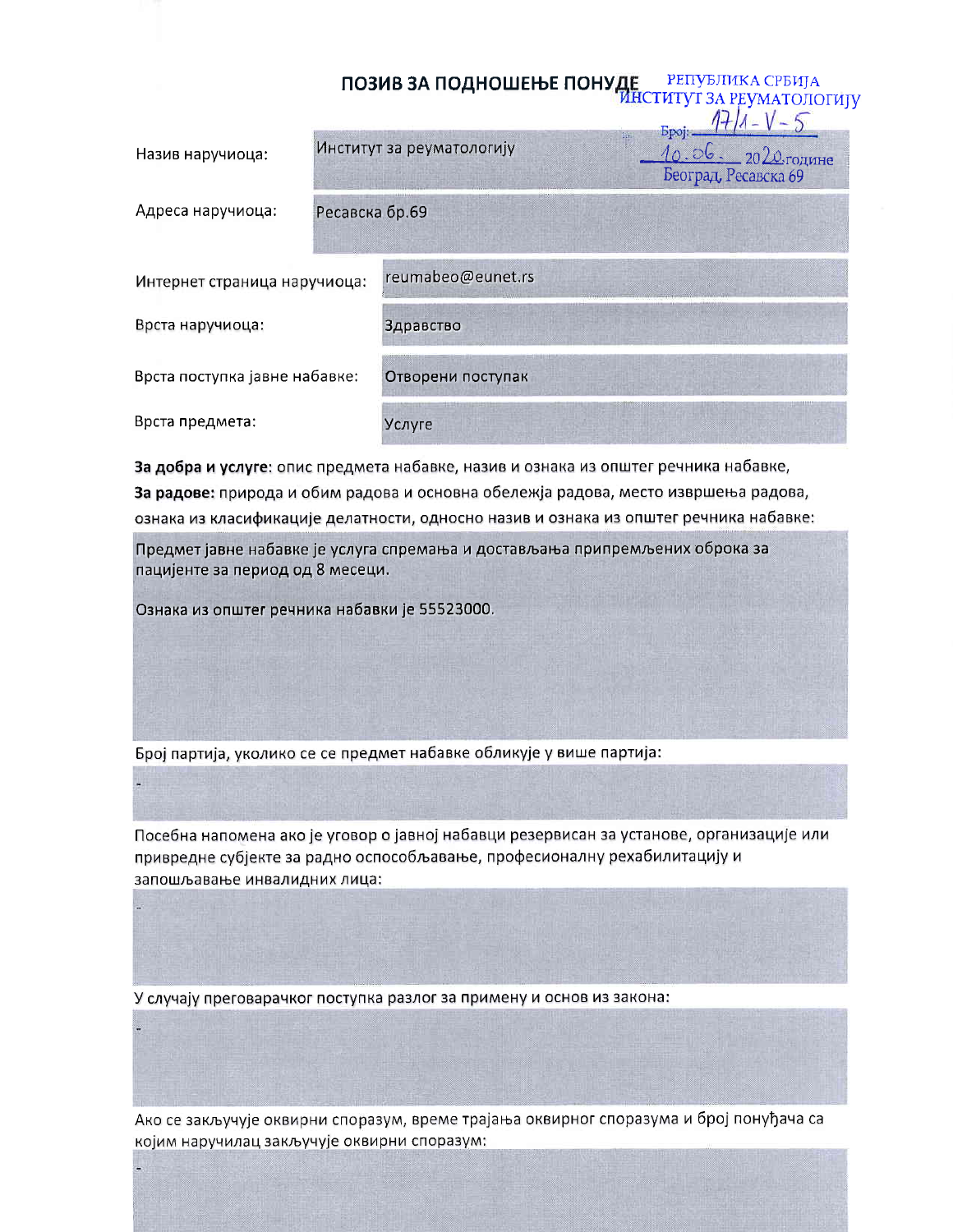У случају подношења електронске понуде, примене електронске лицитације или система динамичне набавке - основни подаци о информационом систему наручиоца и неопходним техничким условима за учешће:

У случају примене система динамичне набавке рок трајања система:

У случају обавезе подношења понуде са подизвођачем проценат вредности набавке који се извршава преко подизвођача:

Понуђач је дужан да у понуди наведе да ли ће извршење јавне набавке делимично поверити подизвођачу и да наведе у својој понуди, проценат укупне вредности набавке који ће поверити подизвођачу, а који не може бити већи од 50 % као и део предмета набавке који ће извршити преко подизвођача.

Критеријум, елементи критеријума за доделу уговора:

Наручилац ће уговор о јавној набавци доделити применом критеријума "најнижа понуђена цена", сагласно одредбама члана 85. став. 1. тачка 2. Закона о јавним набавкама ("Сл. гласник РС", бр. 124/2012, 14/2015 и 68/2015).

Начин преузимања конкурсне документације, односно интернет адреса где је конкурсна документација доступна:

www.portal.ujn.gov.rs www.reumatologija.org.rs

Адреса и интернет адреса државног органа или организације, односно органа или службе територијалне аутономије или локалне самоуправе где се могу благовремено добити исправни подаци о пореским обавезама, заштити животне средине, заштити при запошљавању, условима рада и сл: